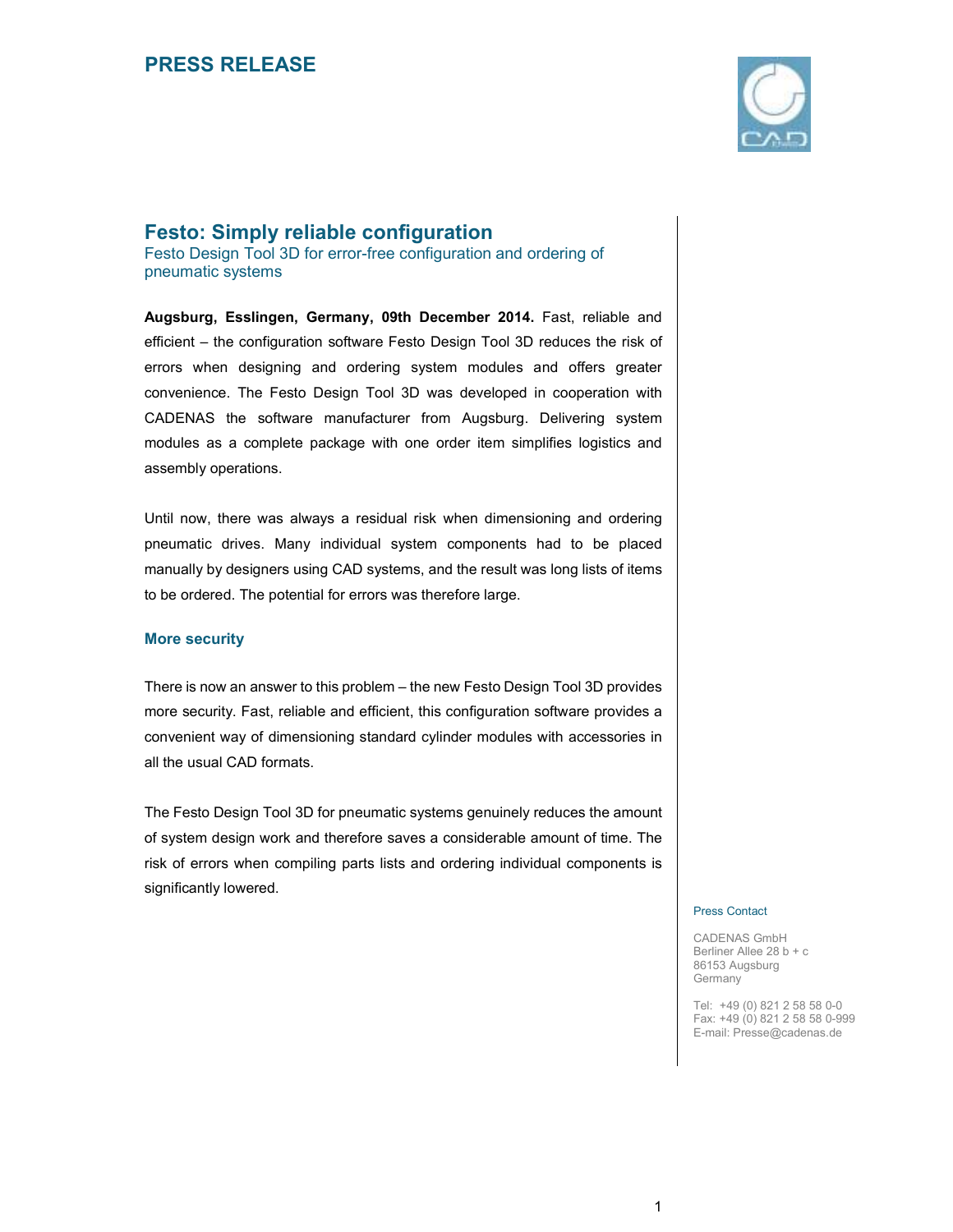

### **Fast installation, simple selection**

This tool can be installed locally on the user's own computer in just a few steps and is then fully operational. The Festo Design Tool 3D not only allows the required pneumatic drive to be selected easily but also automatically places the chosen accessories on the cylinder in accordance with the user's needs.

All that system designers need to decide is whether they would like to receive a complete cylinder module pre-assembled in accordance with the client's needs or would rather have a so-called "PrePack" as part of a complete package. Finally, the modern CAD configuration software generates one order item in the Online Shop basket. By following this specific procedure with the Festo Design Tool 3D, users can avoid inadvertent errors in the type codes in parts lists and in the relationships between components in CAD drawings. This procedure also reduces the amount of work needed in all subsequent departments.

### **Saves time and work**

Whether they are engineers, buyers, storekeepers or installation technicians, the new CAD configuration software Festo Design Tool 3D offers all users more security and reduces their workload. The simple graphic overview of accessories, the automatic error-free placing of accessories, the elimination of the need for individual downloads and the efficient way in which an order can be placed with one order item – all this minimises the risk of configuration errors and saves time all along the entire value chain.

The subsequent delivery as a single package makes project engineering simpler and also reduces packaging waste. Whether supplied pre-assembled or as a "PrePack", the installation of pneumatic drives with the Festo Design Tool 3D is secure and reliable.

The Festo Design Tool 3D is now available in 20 countries. Just click: www.Festo.com/FDT-3D

#### Press Contact

CADENAS GmbH Berliner Allee 28 b + c 86153 Augsburg Germany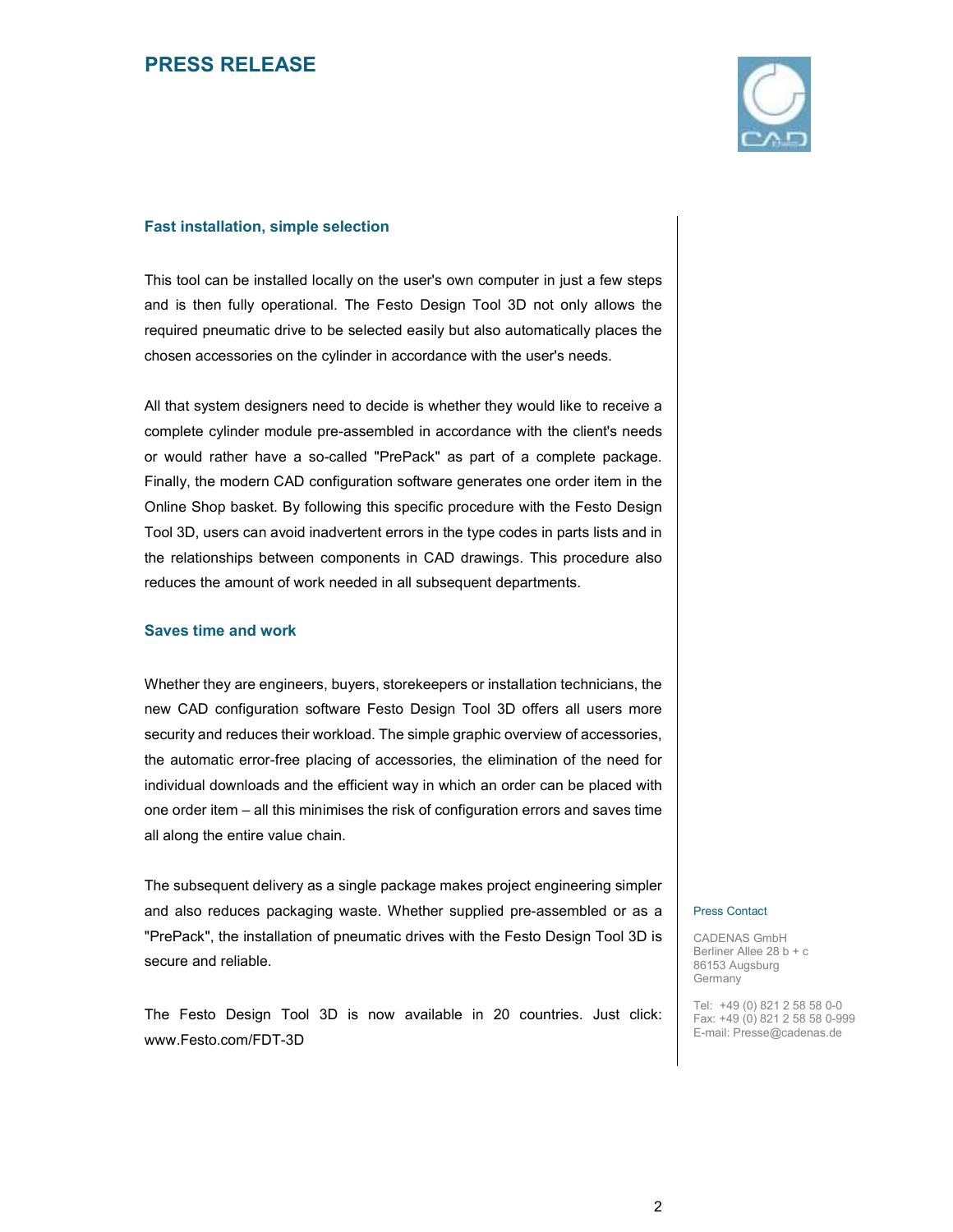

## **Press Images:**



**Caption:** Fast, reliable and efficient – the configuration software Festo Design Tool 3D reduces the risk of errors when designing and ordering system modules and offers greater convenience. (Photo: Festo AG & Co. KG)

### Press Contact

CADENAS GmbH Berliner Allee 28 b + c 86153 Augsburg **Germany**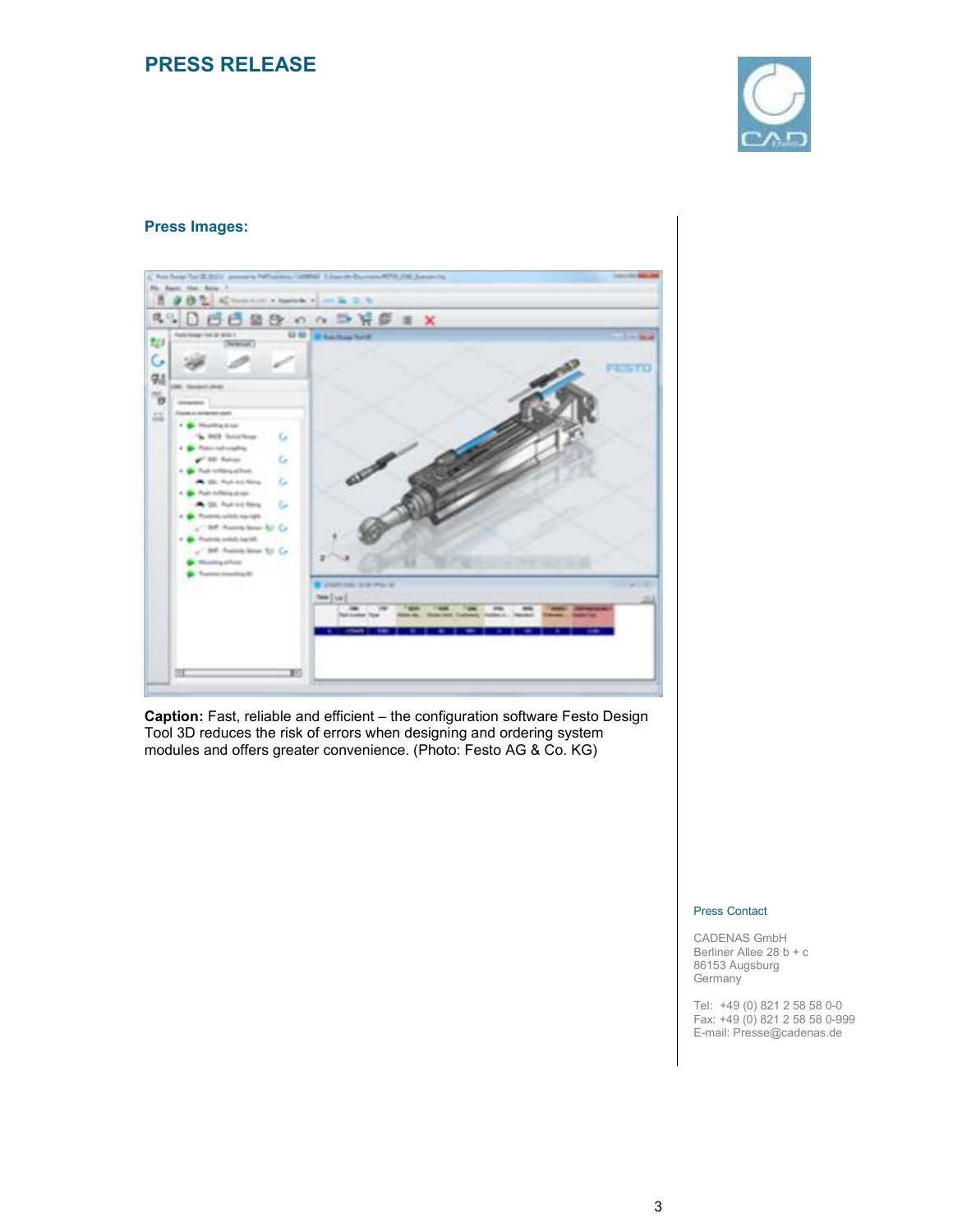



**Caption:** Users have the choice – a PrePack or a pre-assembled module. (Photo: Festo AG & Co. KG)

The press release and the images are available for download on our website: www.cadenas.de/press/press-releases

#### Press Contact

CADENAS GmbH Berliner Allee 28 b + c 86153 Augsburg **Germany**